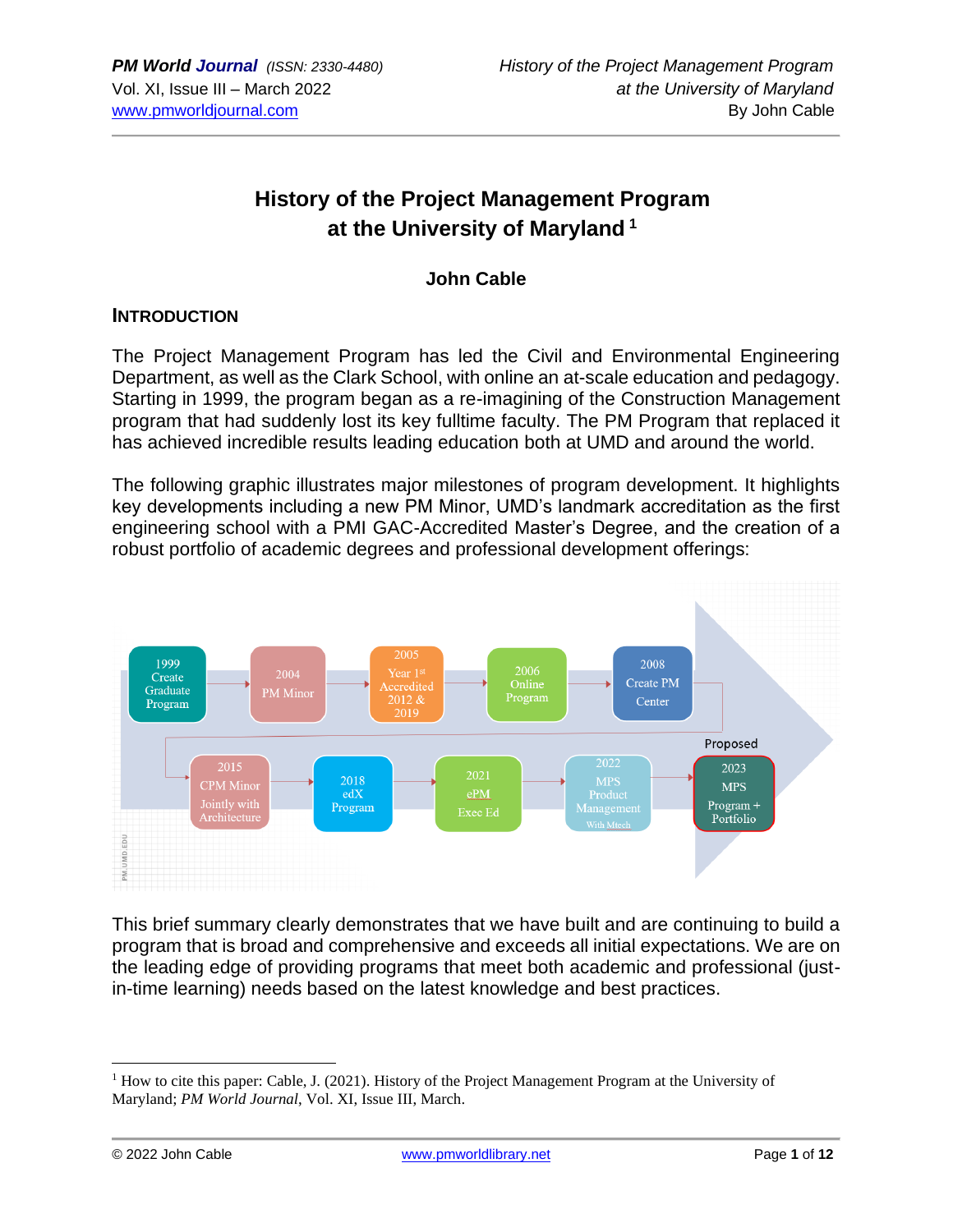#### **INITIAL FUNDING AND PAYBACK.**

The Program was seeded by the Department with funding for the salary of a Director, Mr. John Cable. Mr. Cable, then a mid-career part-time graduate student taking Laufer's courses, was recruited in 1999 to build this replacement program. Given severe budgetary constraints at the time and limits on faculty hiring, it was recognized this new program would have to be self-supporting. It could not rely on financial support from the department and could not rely on large numbers of new TTK faculty hires.

Professor Baecher was Department Chair in 1998 when the Program was conceived. He states,

"The Program was established to re-create an important educational function in CEE which had been suspended with the departure of all three faculty of the earlier Construction Program.

Given budgetary limitations, the concept was to re-create an educational program in the broader area of engineering management at minimal cost to the Department, and which would not require many new TTK faculty. The Program was created with this educational purpose and was not expected to generate profit."

However, following the developmental phase of the program from 1999 to 2003 the PM program has supported itself and provided needed funds to support the Civil and Environmental Engineering Department.

The department would support Mr. Cable's salary initially with the understanding that the investment would be paid back to the department once the program became selfsupporting. As things turned out, the program became self-supporting quickly. Within 24 months the seed funding had been repaid to the Department, and within 48 months all costs of the startup (*i.e.,* ongoing payments to adjunct faculty) had been paid back to the Department. Since that time, ca. 2003, no Department funds have been used to support any costs of the PM Program, except in the 2021 pandemic reduced income year, and in total the Program has transferred some \$4 to 5 million of discretionary funds to the Department. None of those funds came back to the PM Program but were used for other Department expenses.

#### **1999 CREATION OF THE MASTER'S PROGRAM**

John Cable was hired in August 1999 with the assignment to create a master's degree in Project Management that was to be housed in the CE&E Department but was intended for the Clark School of Engineering.

The initial 10-course curriculum was developed in the fall of 1999 with the input of industry and faculty and advice of a five-member faculty group from the department. The initial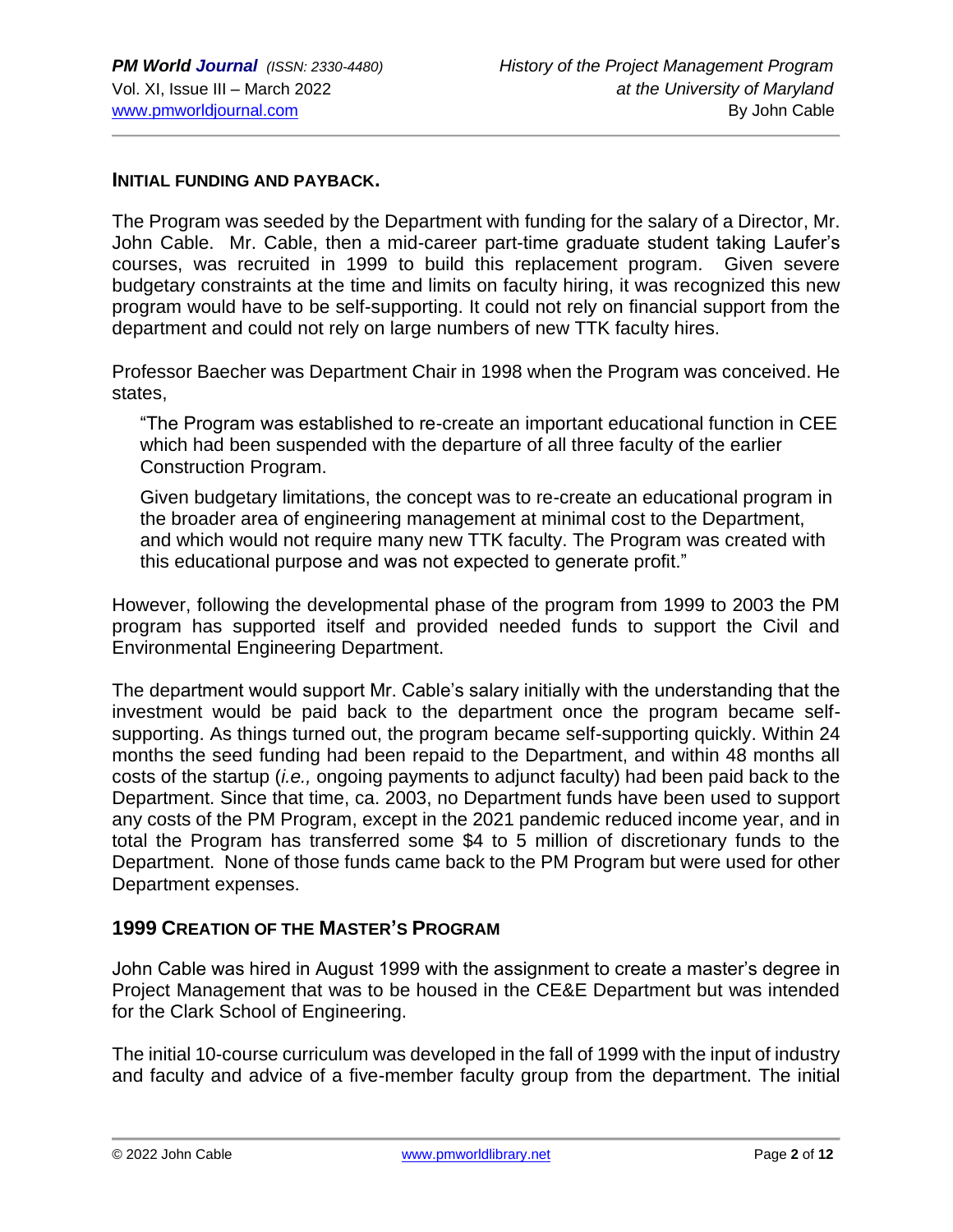concept was presented to the dean, Herb Rabin, and department chairs and received their complete approval. The university approved the program in January of 2000 and the first course was launched in summer of 2000.

#### **2002 CREATION OF THE UNDERGRADUATE PROGRAM**

In 2002 the director was asked by the chair to develop an undergraduate set of courses which initially constituted a certificate and ultimately became the Undergraduate Minor in Project Management. The Minor has evolved to include 8 courses, 5 of which are required in the minor.

#### **2005 GRADUATE PROGRAM & UNDERGRADUATE MINOR ACCREDITED**

In 2005 the program was accredited by the Project Management Institute's Global Accreditation Center for Project Management Education. We were the first academic program resident in an engineering school to achieve accreditation. Re-accreditation occurred in 2012 and 2019. The on-site audit team had very positive compliments about the program and its faculty. In 2019 the second re-accreditation process was launched but due to the impact of COVID, it was not completed until November 2020. The auditor's report cited the PM faculty as Distinguished.

#### **2008 CREATION OF THE PROJECT MANAGEMENT CENTER FOR EXCELLENCE**

In 2008, at the Dean's suggestion, the academic program submitted a proposal to the College to become the Project Management Center for Excellence. This proposal was approved by the dean of the A.J. Clark School of Engineering. By that time the graduate curriculum had grown from the initial 10 course to @ 17 3-credit hour courses.

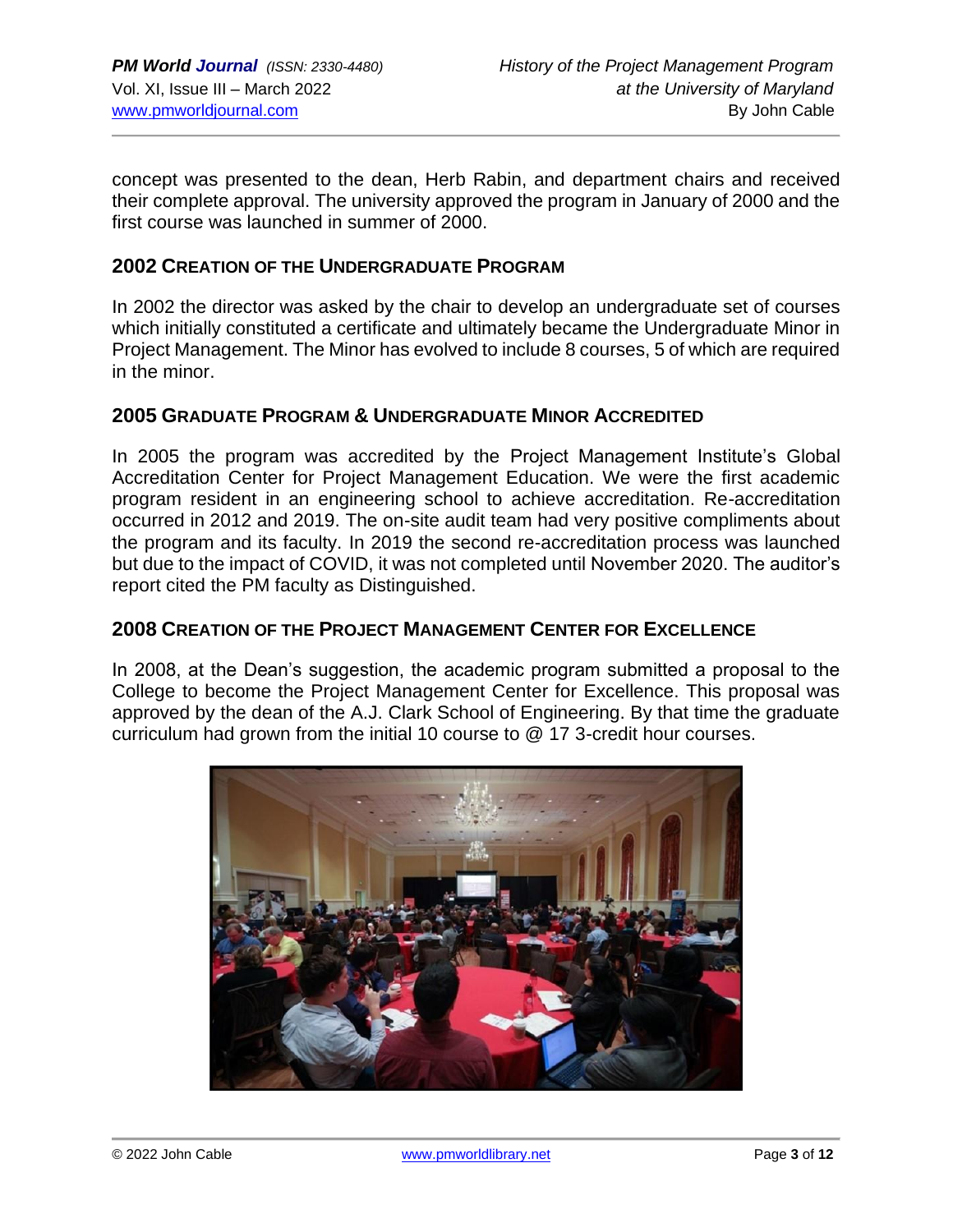#### **2014 PROJECT MANAGEMENT SYMPOSIUM LAUNCHED**

In 2014 we launched the first UMD PM Symposium. This is a two-day annual event for academics and practitioners that has become the premier conference in the Washington metro area with participants from around the world. It is an opportunity for participants to share experiences and gain knowledge in key topics of project management, meet leading international experts in the field, build the project management community in the metropolitan Washington area, and strengthen their professional networks. Even more, symposium participants gain insights into how the field of project management is changing as they delve into focus areas. Last spring 560 people participated.



#### **2015 CREATION OF THE CONSTRUCTION PROJECT MANAGEMENT MINOR**

In 2014, at the request of Dean Pines, we worked with the dean of the School of Architecture, Planning, & Preservation, David Cronrath, to design an Undergraduate Minor in Construction Project Management. This involved extensive input from industry and was approved in May 2015. It is jointly offered between CE&E and Architecture.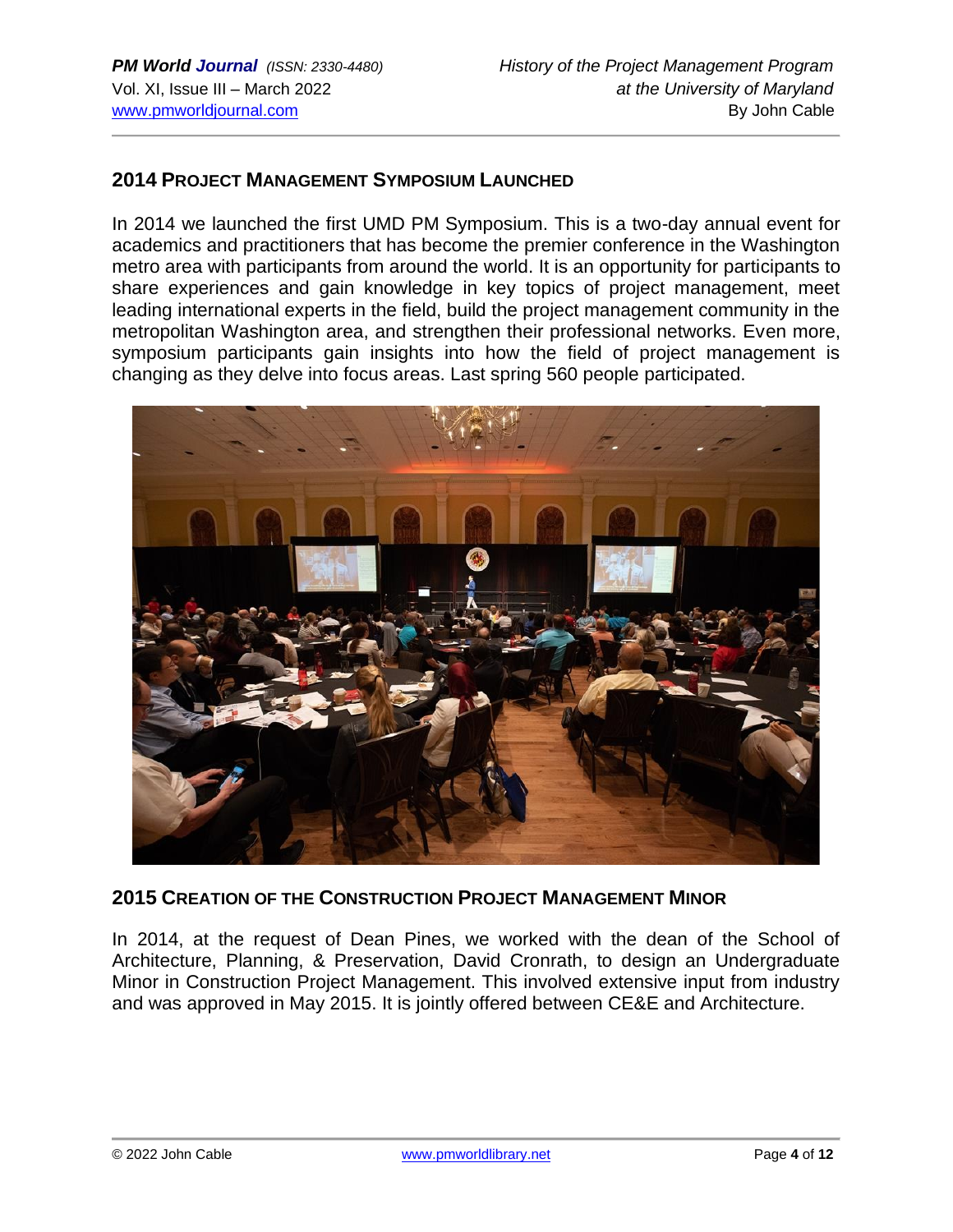## **2015 MOU WITH PMIWDC CHAPTER OF PMI**

As a foundation of our Community Outreach program, we negotiated a memorandum of understanding with the Washington DC Chapter of the Project Management Institute (PMI), the largest chapter of PMI in the world with over 10,000 members. After several years of experimenting with different approaches to "spreading the word" about our Project Management degree programs we decided to focus on this Washington DC / Baltimore, MD region rather than placing ads nationally and supporting booths at the PMI national conferences. The agreement pulls together a variety of marketing activities that were being done independently into one agreement at a substantial discounted cost. It covers advertising in their Marketplace, Service Provider Directory, placing articles in newsletters, a prominent listing on their calendar of events, promotions on social media, and mobile app sponsorship. The relationship has grown to mutual advantage. We provide speakers to their monthly meetings and annual conference, and they are an active channel of information about the pulse and needs of the project management industry.

In 2016 we also signed an MOU with the Southern Maryland Chapter of PMI to support their initiative to open a PG County monthly meeting for their members in the county by providing space on campus for the meetings and providing speakers to the monthly meetings and the annual conference. They also provide input to the knowledge needs of the industry. We beta tested the content for our Agile series on edX with them.

#### **2015 LAUNCH OF THE ANNUAL PROJECT MANAGEMENT DAY OF SERVICE (PMDOS)**

Working with the Project Management for Change, a 501 © (3) nonprofit whose mission is to raise the profile of the Project Management profession while furthering the missions of the nonprofits and charities in local communities, we sponsored the first PMDoS that was held in Northern Virginia. Since 2016 we have hosted the annual event on campus.

The day of service brings project management volunteers together with nonprofits to define and scope a business problem that the nonprofit organization is struggling to address or complete. The project management volunteers are assigned to a nonprofit in small groups. The teams work with the nonprofit team to diagnose organizational challenges, then translate those challenges into an actionable scope of work and develop a work plan for the nonprofit.

The event has received outstanding support from the five Project Management Institute (PMI) chapters in the Washington, D.C. - Baltimore metro areas. These chapters believe that PMDoS is an extremely high impact and meaningful way to give back to the community using hard-earned project management skills and therefore recruit volunteer project managers to donate their time and attention to serve those who help others.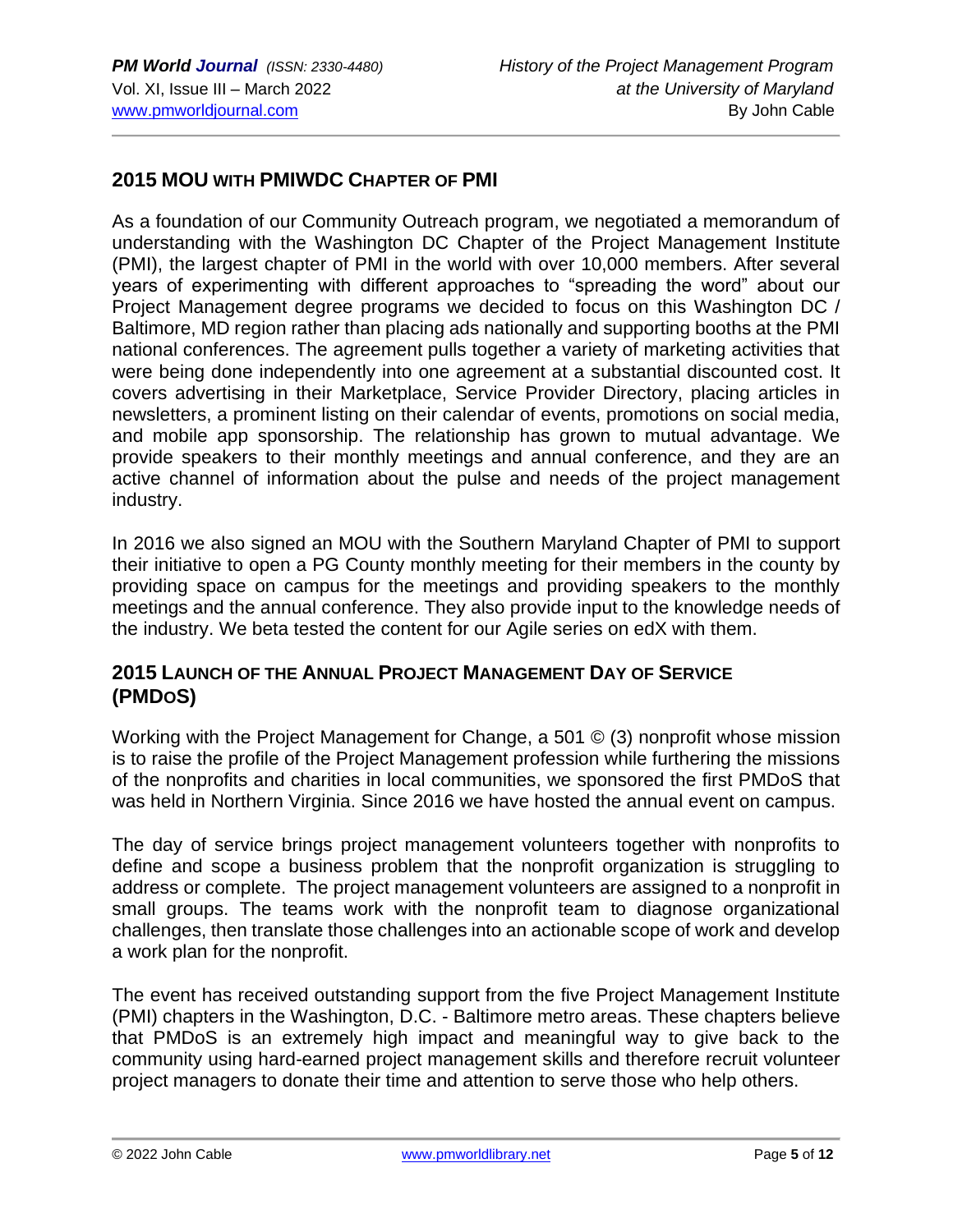

## **2018 FIRST EDX CERTIFICATE LAUNCHED**

In 2018, at the request of Dean Pines, we launched a beta test for a Certificate in Mastering Agile Project Management on edX. The Agile Project Management series on EdX was highlighted as the #1 Professional Certificate for massive online open courses (MOOCs) globally by the premier MOOC reviewer Class-Central.com.

This highly successful initiative led to developing a proposal to launch 10 certificates (@50 courses) on edX. This proposal was approved by the department Chair, Chuck Schwartz and the dean, Darryll Pines, and in 2019 John Johnson was hired as the Strategic Program Manager to build the edX program.

These MOOC courses are self-paced, professional development offerings that are highly rated by edX learners. The edX micro-credentials are short, competency-based courses grounded in research and best practice and designed to be:

- Personalized: A learner can set their own pace and address skills gaps and career goals.
- Flexible: edX learners' study when it's convenient for them and return to an archived version of the course, even after completion.
- Performance-based: micro-credentials include a certificate pathway based on demonstrated mastery of the subject matter.

The programs on edX enable learners to use the knowledge and skills they gain in their edX courses to drive impact at work and grow their careers. edX courses are free to audit and sample; interested learners pay a nominal fee to pursue a verified edX certificate. As of the fall 2021, there have been 380,393 enrollments across these programs with 42,862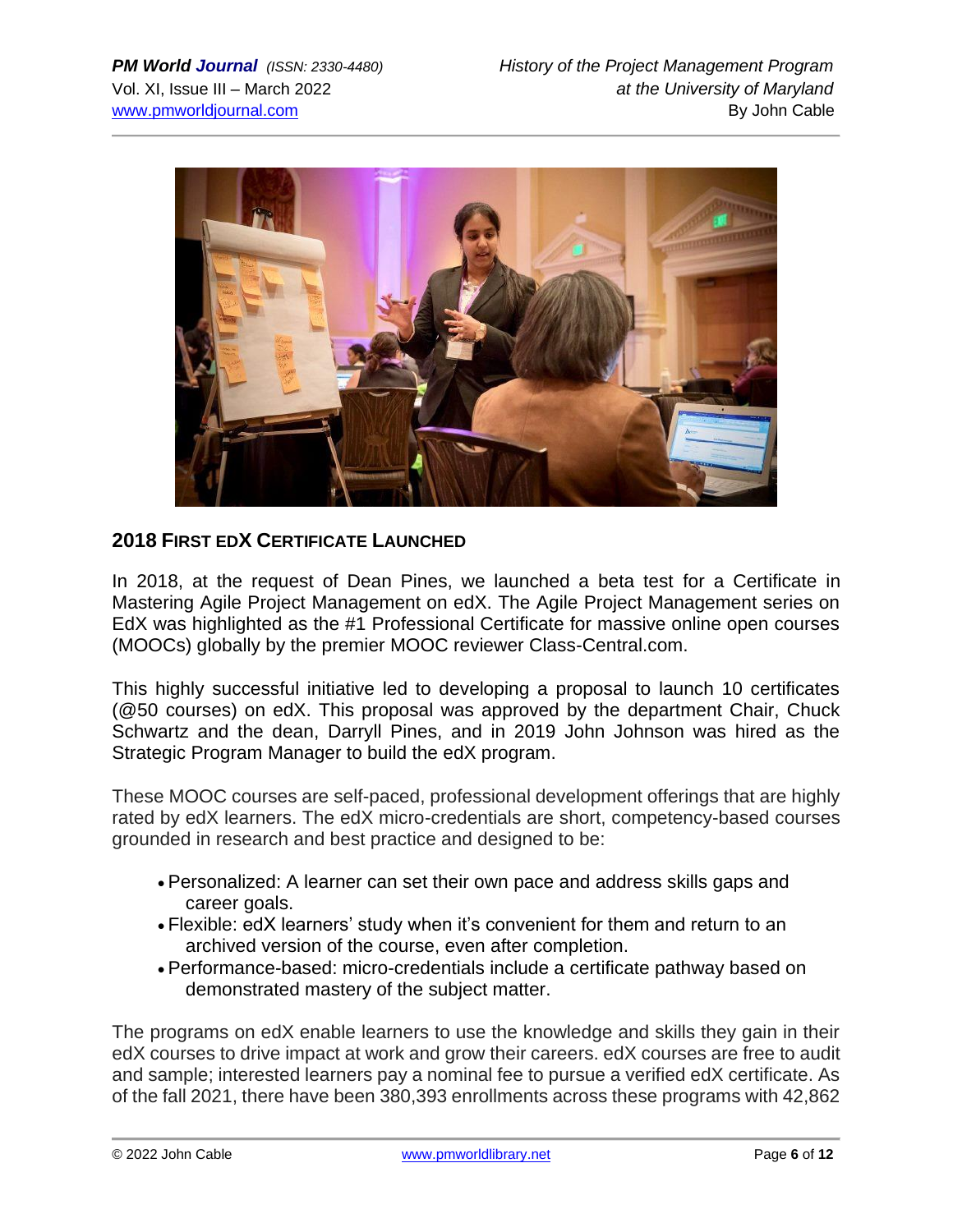learners paying to become a verified, certificate pursuing learner, with 25,766 certificates being awarded. UMD programs have generated close to \$6 million dollars in revenue.

edX has recognized the Agile Project Management program as exemplary. It was among top 10 edX courses in 2019, surpassing courses from MIT, Harvard, Caltech, RIT, Penn and many other top-tier institutions. Additionally, this program is regularly cited as a model program in edX training of new course teams and faculty getting started on edX.

#### **2021 ePM EXECUTIVE EDUCATION PROGRAM LAUNCHED**

The Executive Project Management Program is developed to deliver long term solutions to the toughest project management challenges PM face today. Building on our in-depth academic content and the library of edX short courses we design custom solutions for corporate, government, and non-profit organizations to be on-demand education, where and when teams need it. This material is targeted specifically at the problems the organizations are trying to solve.

Executive Project Management (ePM) is the newest addition in Professional Development. The website, epm.umd.edu, serves as a content marketing location for both edX and new "Premium Short Courses" or "PSCs" that are not-for-credit workshops. These PSCs include instructor interaction and are faster paced than edX courses, with active learning and experiences that don't scale. The FY22 Budget plans to pilot seven PSCs to explore this new premium adult learning market that can feed into the edX program as well as leverage already produced edX content

#### **2022 MASTER OF PROFESSIONAL STUDIES IN PRODUCT MANAGEMENT**

In April 2021 the proposal for a Master's in Professional Studies in Product Management (MPPM) was approved and is being launched with the first cohort starting in the fall 2022. The Project Management Center for Excellence and the Maryland Technology Enterprise Institute have partnered to create this highly multi-disciplinary degree to help fill the market gap of individuals ready to take on this vital and coveted role.

Product management is one of the fastest growing and most lucrative jobs available today. Companies have awoken to the desperate need for product managers to create products that customers love, that integrate design, functionality, and business solutions. Product management is seen as a launchpad for future CEO's and startup founders in technology companies.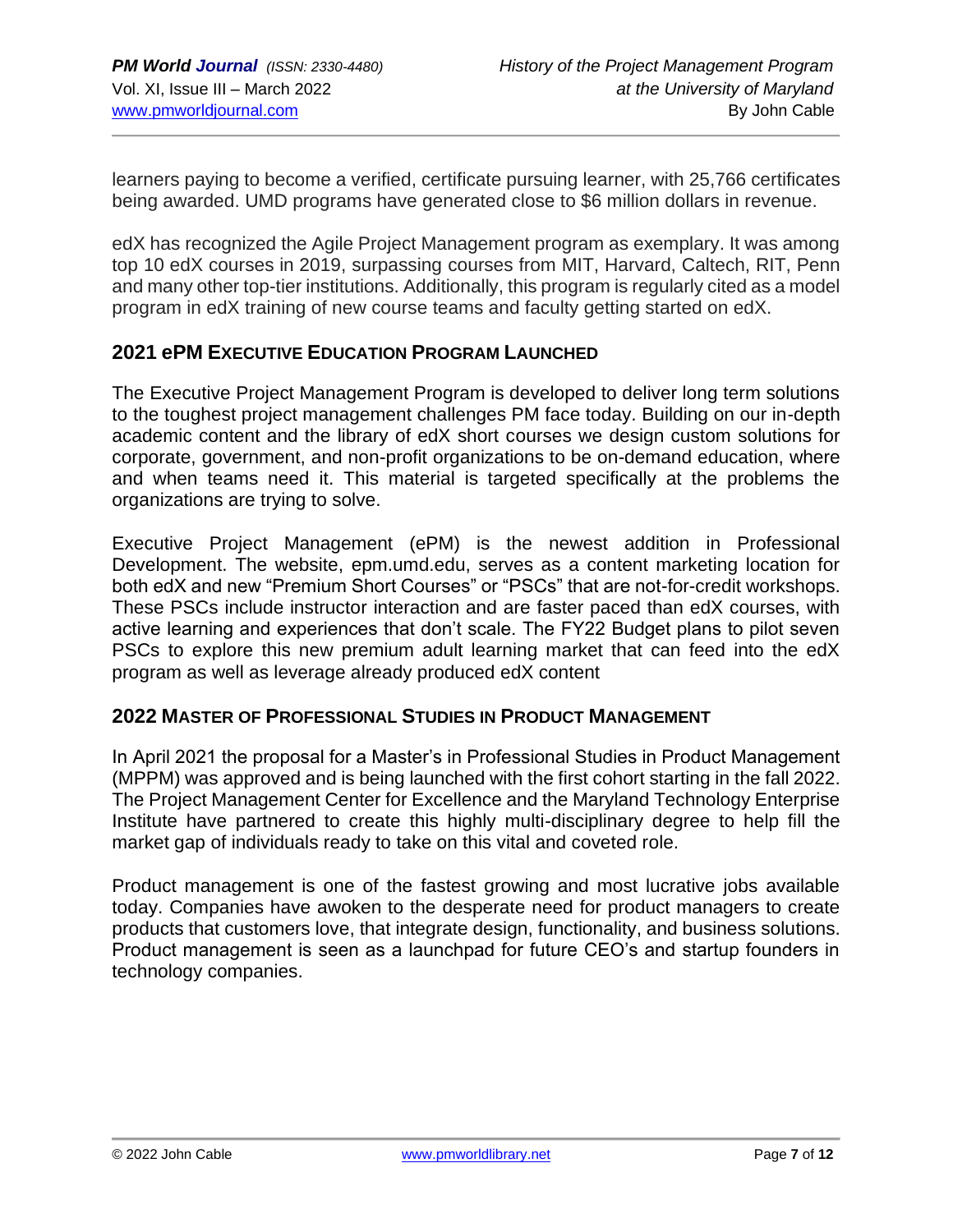## **(2023) MASTER OF PROFESSIONAL STUDIES IN PROGRAM & PORTFOLIO MANAGEMENT (IN-DEVELOPMENT)**

Program Management is the application of knowledge, skills, and principles to a program to achieve the objectives and to obtain benefits and control not available by managing program components individually.<sup>2</sup>

Portfolio Management balances conflicting demands among portfolio components, allocates resources based on organizational priorities and capacity, and integrates management principles to align the portfolio and its components with the organizational strategy.<sup>3</sup>

The job of a program or portfolio manager is to help define strategic objectives and deliver the benefits of projects that realize those objectives by creating the environment within which good people can flourish. The degree focuses on preparing learners for the future of work that is digital, connected, agile and delivering value to the stakeholders.

This degree leverages the extensive insights and expertise of our senior lecturers and faculty and meets an emerging need to develop complex systems for large companies, non-profits, and government agencies. The proposal has been submitted for approval.

#### **SUMMARY OF CURRENT PMCE PROGRAMS**

Academic options: 2 Undergraduate Minors\* CPM Minor offered jointly with Architecture

MEng in PM **Master's Certificate** On campus & OnLine

MPS in Product Management\*\* On-Line only<br>\*\*Offered jointly withMtech

**Master of Science** On campus & OnLine PhD

**Professional Development:** 

edX Professional Certificates **Executive Education & Workshops** ePM Short Courses (Open Learning)

# **Community Outreach:**

**Annual UMD PM Symposium MOU** with PMI Chapters **Sponsor PM Day of Service** 

<sup>&</sup>lt;sup>2</sup> The Standard for Program Management, 4<sup>th</sup> Edition, Project Management Institute

<sup>&</sup>lt;sup>3</sup> *The Standard for Portfolio Management*, 4<sup>th</sup> Edition, Project Management Institute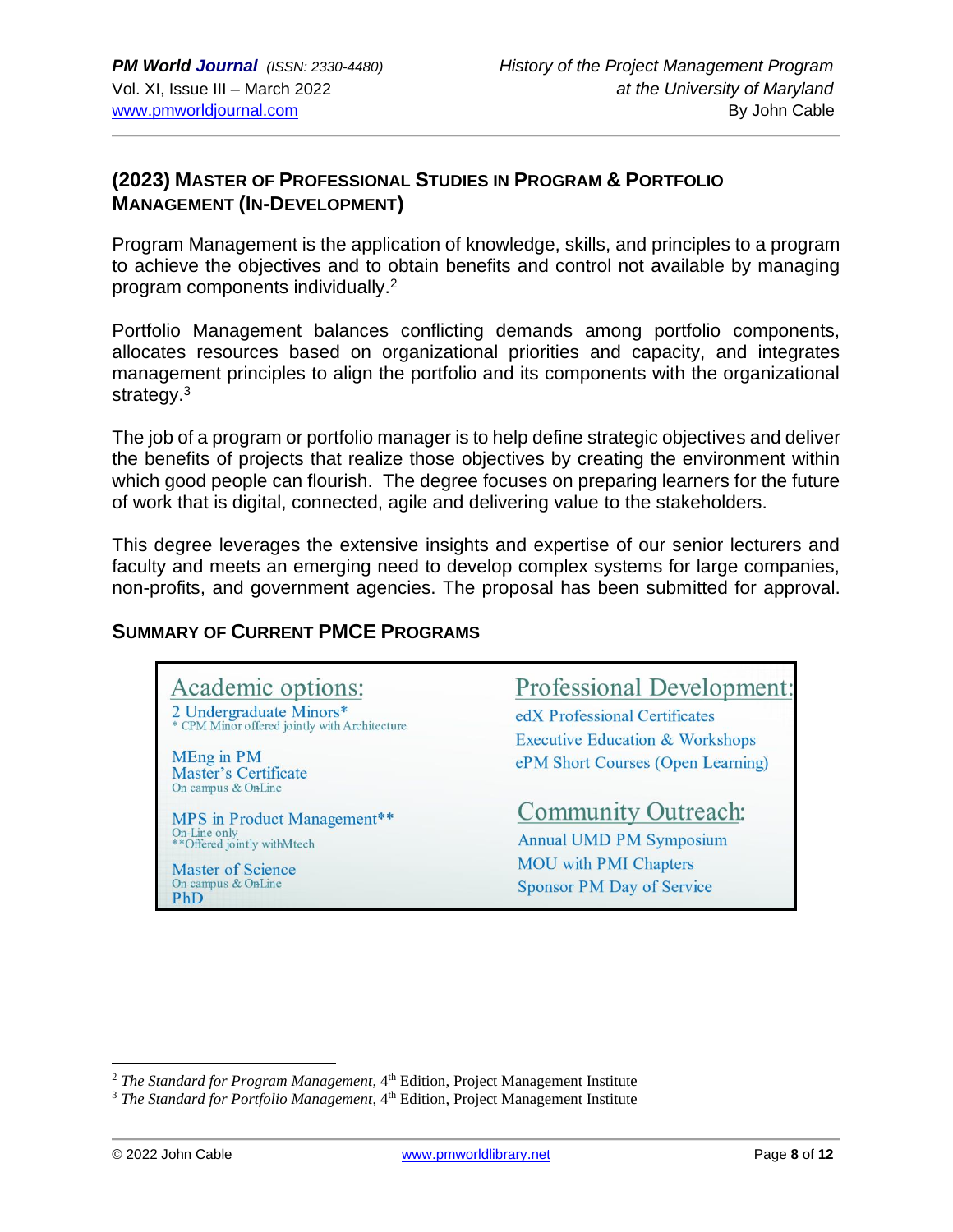### **STUDENTS**

Because our classes are very popular as electives, we use the measure of seats filled to indicate the contribution to the academic program. From 2006 thru 2021 the academic program has filled 8,412 graduate seats and 10, 422 undergraduate seats.

#### **ALUMNI & STUDENT FEEDBACK**

During the most recent re-accreditation audit the Team met with students and alumni from all five programs. Their report stated<sup>4</sup>:

"The students felt the program curriculum was rigorous and prepared them for a broad range of careers within the Project Management field. The students had equal praise for the online and in-person classes and felt they effectively helped them meet their academic goals. Students have access to sufficient academic and supporting resources through university programs.

The Team met with alumni who work in a wide range of fields (e.g., a faculty member at the University of Manchester, director at the World Bank, manager at a financial institution, working in engineering firms, working throughout the construction industry, working with architectural firms, business owner).

One Ph.D. alumnus noted that the Program was a "perfect mix of breadth and depth, with world-renowned professors who provide real-world industry expertise."

The Team was impressed with the diversity of the students and alumni (e.g., gender, international experience, and field of study)."

#### **FINANCIAL CONTRIBUTION**

From inception, the Project Management Program was asked to be self-sufficient, and it was not expected to make a profit for the department. However, it consistently generates income for the department, dean, MAGE, the MOOC program, and the provost.

<sup>4</sup> GAC Onsite Visit Evaluation Report, November 16-17, 2020.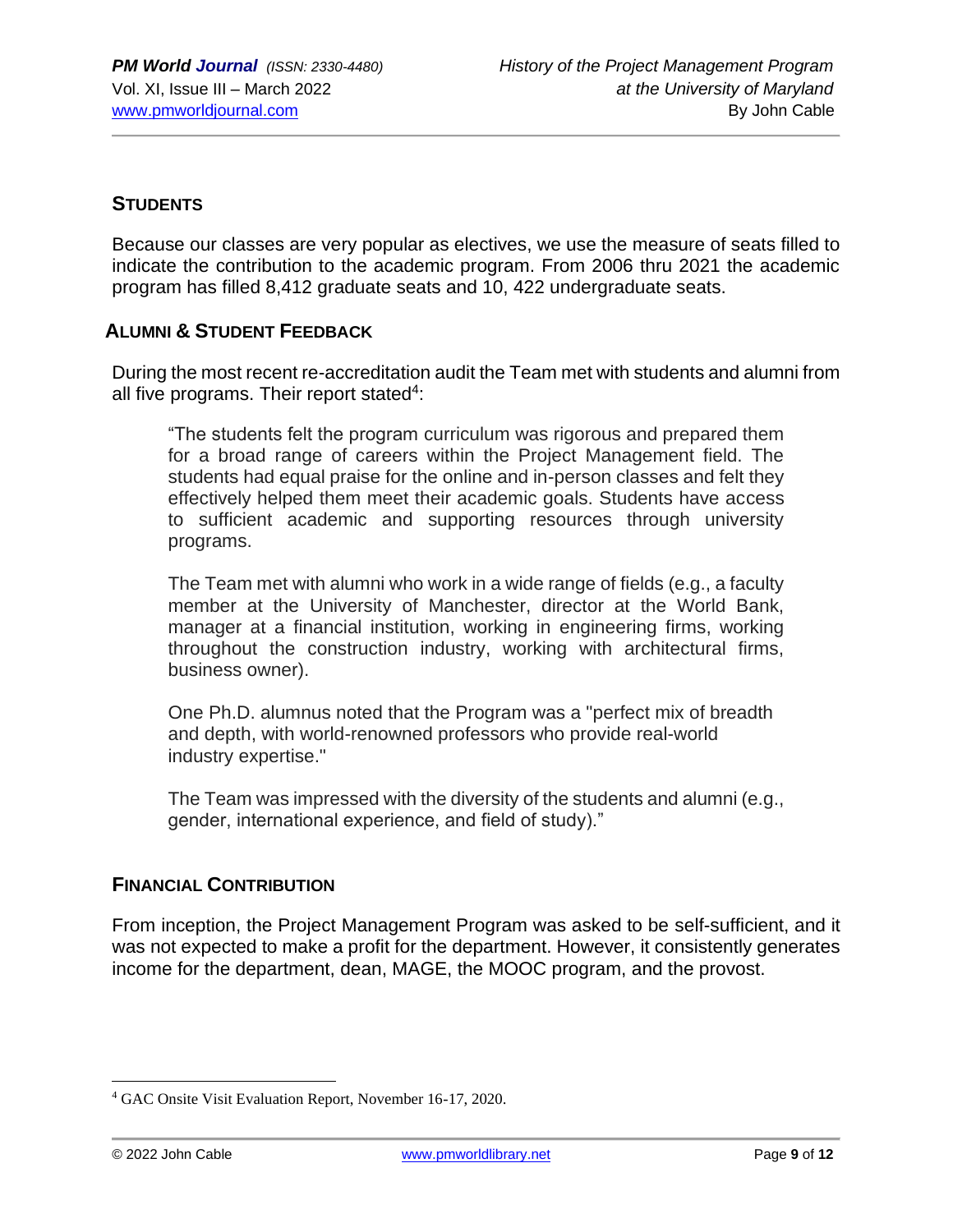#### **FACULTY CONTRIBUTION**

Due to the difficulty of obtaining slots for full time faculty, the PMCE faculty has been built based on the extensive use of adjunct faculty. For Project Management, this has allowed us to hire working practitioners that are experts in their field. Students consistently tell us how much they value the fact that our faculty spend the day doing what they teach in class. The audit report from the last re-accreditation audit<sup>5</sup> applauded our faculty by giving them the "Distinguished" rating saying:

"The full-time faculty have strong academic credentials. The adjunct faculty receive high praise from their students as subject matter experts who bring real-world experience into the classroom. Many adjunct and full-time faculty have been with the Program for many years (20+ years).

The Program Director (John Cable) is a visionary and innovative leader. He has introduced many successful programs (e.g., edX) and practices (e.g., blended learning). The Program Director is admired within the University and by the local community, for his strong commitment to supporting the local PMI chapters and as a strong advocate for his students.

Faculty knowledge, industry expertise, and long-term commitment to the Program are very impressive. Faculty take ownership of their courses and strive to make them relevant and useful to students' current and future careers.

The selfless dedication and expertise of the faculty is the backbone of our program.

#### **CONTINUOUS IMPROVEMENT**

The PMCE administers our own Course Evaluation Survey for each course at the end of every semester. The questionnaire is divided into three sections: Student Information (6 questions), Class Information (9 questions), and Instructor Information (8 questions). It also asks students for the average number of hours they spend each week working on the course and provides the opportunity to provide additional feedback. These surveys are compiled after the semester finishes and the report is sent to the entire PM faculty. The reports are reviewed in a faculty meeting and discussed with individual instructors as necessary.

After the spring semester is finished, we have an annual all-hands faculty meeting to discuss upcoming events and we always ask:

<sup>5</sup> GAC Onsite Visit Evaluation Report, November 16-17, 2020.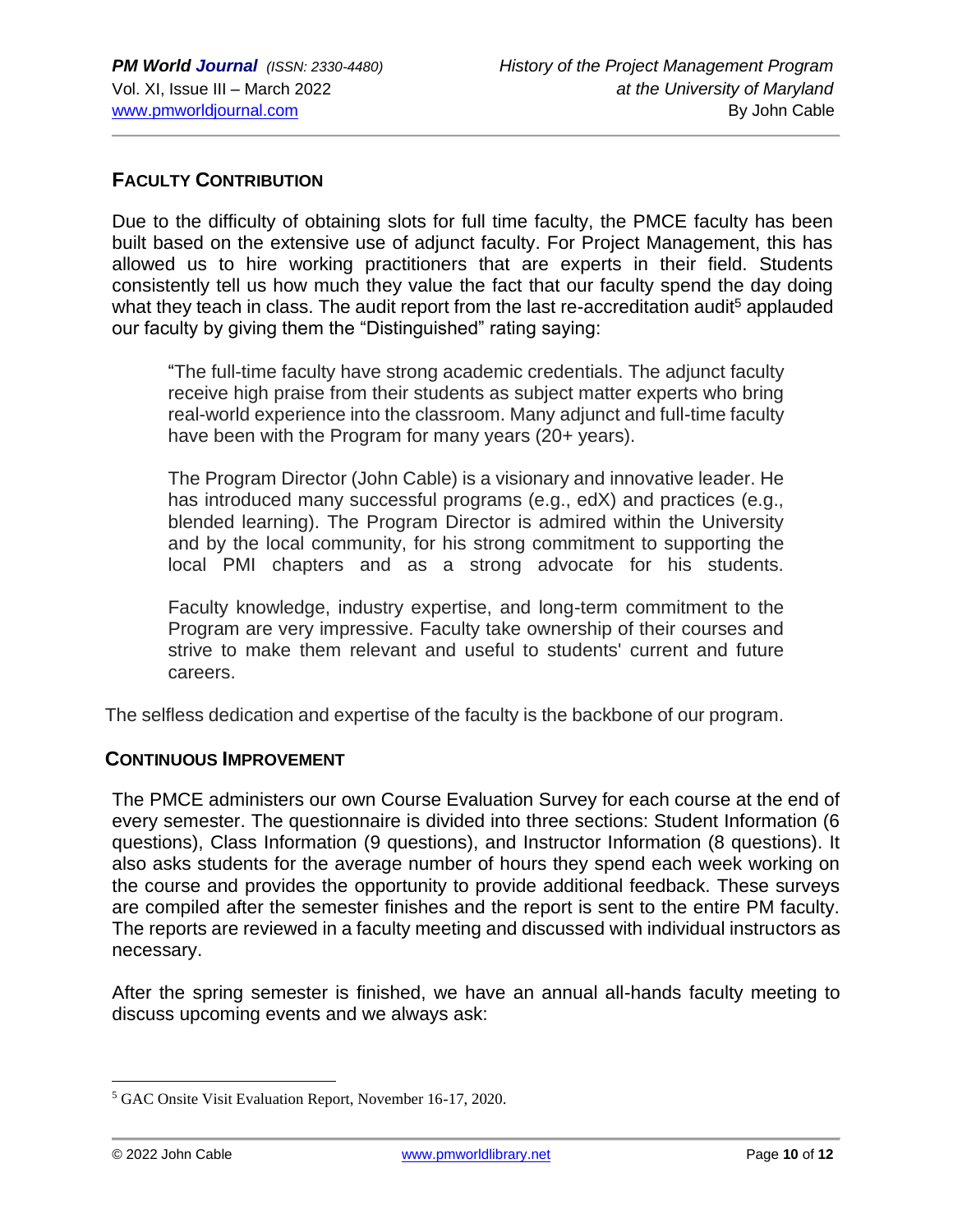- 1) What are we doing that is working very well?
- 2) Are we doing anything that we don't need to do?
- 3) Are there things we should be doing that we are not?

We periodically conduct strategic planning sessions with the entire faculty. The focus on continuous improvement is built into our DNA and is a major reason for the success of the programs.

# About the Author



# **John Cable**

Director, Project Management Center for Excellence University of Maryland, College Park, MD, USA

**John Cable** is Director of the Project Management Center for Excellence in the A.James Clark School of Engineering at the University of Maryland, where he has been a professor and teacher of several graduate courses in project management. His program at the University of Maryland offers masters and PhD level programs focused on project management. With more than 1,300 seats filled annually with students from many countries, including more than 40 PhD students, the program is the largest graduate program in project management at a major university in the United States.

John Cable served in the newly formed U.S. Department of Energy in 1980, where he was involved with developing energy standards for buildings, methods for measuring energy consumption, and managing primary research in energy conservation. As an architect and builder, Mr. Cable founded and led John Cable Associates in 1984, a design build firm. In 1999 he was recruited by the University of Maryland's Department of Civil & Environmental Engineering to create and manage a graduate program in project management. In his role as founder and director of the Project Management Center for Excellence at Maryland, the program has grown to offer two undergraduate minors, 3 master's degrees, and a doctoral program. Information about the Project Management Center for Project Management at the University of Maryland can be found at [www.pm.umd.edu.](http://www.pm.umd.edu/)